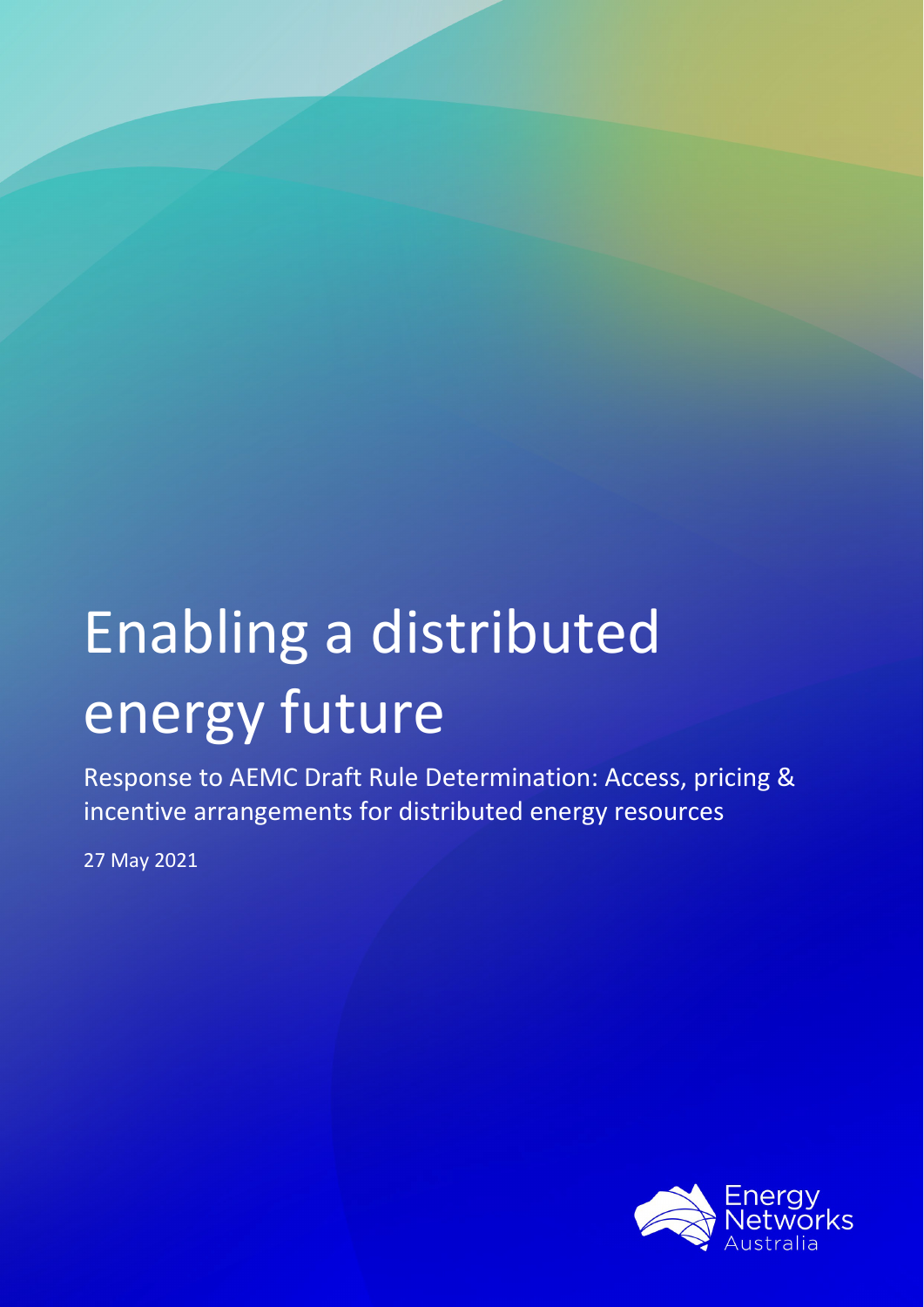# <span id="page-1-0"></span>**Contents**

| Contents | 2                                    |    |
|----------|--------------------------------------|----|
|          | Key messages                         | 3  |
|          | Overview                             | 3  |
| 2        | Enabling a distributed energy future | 5  |
| 3        | Modernising the regulatory framework | 7  |
| 4        | Pricing of export services           | 10 |
| 5        | Reform implementation                | 13 |

Energy Networks Australi[a www.energynetworks.com.au](http://www.energynetworks.com.au/) Unit 5, Level 12, 385 Bourke Street Melbourne VIC 3000 **P:** +61 3 9103 0400 **E:** [info@energynetworks.com.au](mailto:info@energynetworks.com.au) Energy Networks Association T/A Energy Networks Australia

2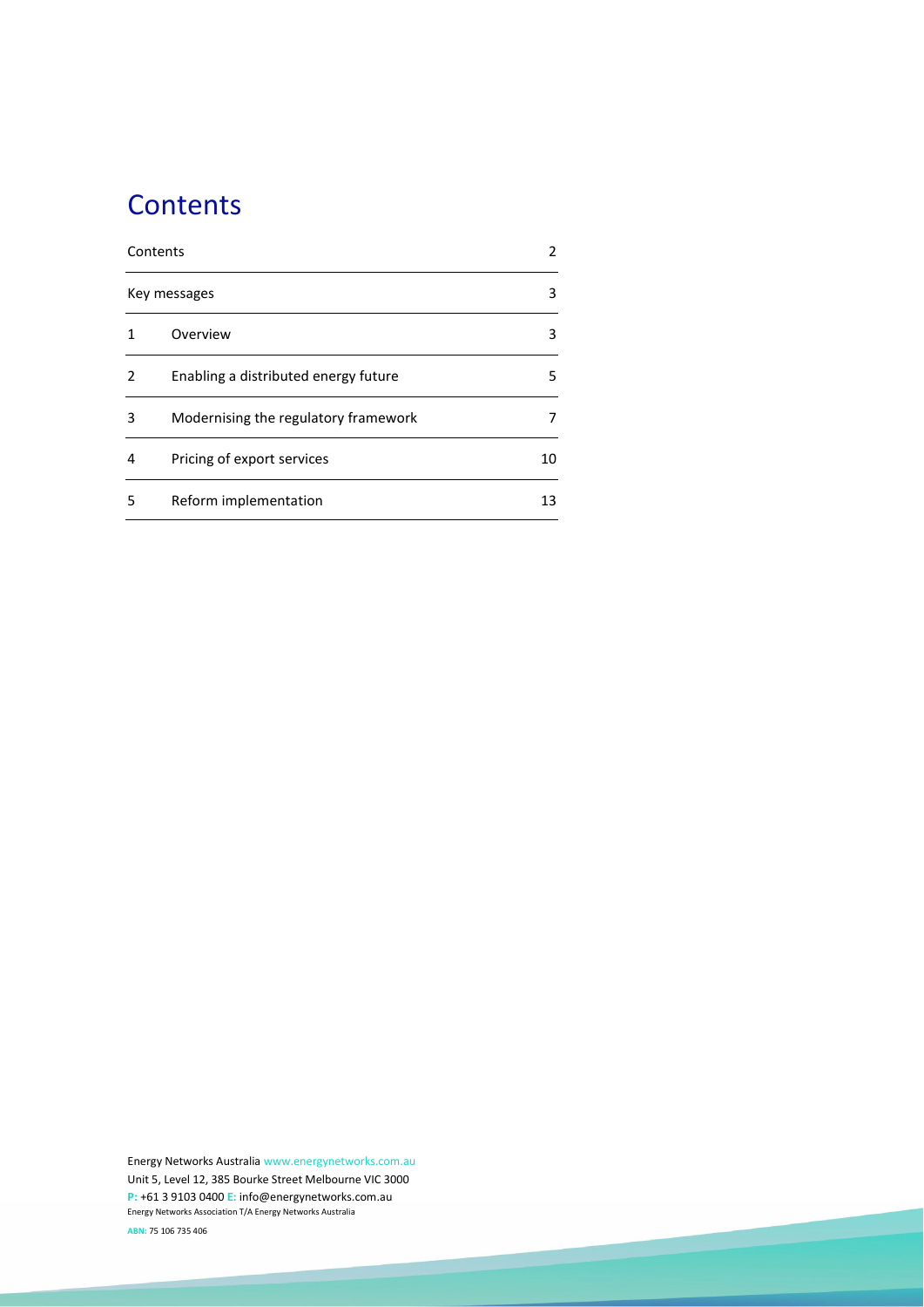# <span id="page-2-0"></span>Key messages

- » Energy Networks Australia **strongly supports the AEMC's draft determination, which is fundamental to enabling the customer-driven transition to distributed energy**.
- » The draft determination will rightfully **place obligations on DNSPs to provide efficient levels of export services** and require the **development of export service performance incentives,**  providing greater certainty for DER owners of the service levels they can expect.
- » Energy Networks Australia **supports the enablement of export charges and rewards as an option** for further consideration, consultation, and design.
- » Export pricing will be **revenue neutral to DNSPs**. However, when introduced under a timeframe and approach supported by customers and stakeholders, it **will address equity concerns and be key to ensuring that DNSPs and consumers make best use of infrastructure at the lowest cost for all consumers**.
- » Energy Networks Australia supports the AEMC's proposed export pricing transition path, noting that **any introduction of export pricing by individual DNSPs will be subject to wide customer and stakeholder support and final AER review and approval**.
- » The **proposed rules enable the development of options to suit the particular circumstances of different networks and the preferences of their customers and stakeholders**. A **principles-based approach** is also more accommodating and adaptive to market developments and recognises the different stages of DER penetration between jurisdictions.

However, Energy Networks Australia considers amendments to the proposed rules drafting are necessary to ensure that drafting gives effect to the policy intent, and to mitigate potential unintended consequences.

# <span id="page-2-1"></span>1 Overview

Energy Networks Australia appreciates the opportunity to provide a response to the Australian Energy Market Commission's (AEMC or the Commission) draft determination<sup>[1](#page-2-2)</sup> on the three rule change requests that aim to better facilitate the efficient integration of distributed energy resources (**DER**) for the grid of the future.<sup>[2](#page-2-3)</sup>

Energy Networks Australia is the national industry body representing Australia's electricity transmission and distribution and gas distribution networks. Our members provide more than 16 million electricity and gas connections to almost every home and business across Australia.

Distributed energy resources are becoming an increasingly significant part of Australia's energy mix. As outlined in this submission, Energy Networks Australia is strongly supportive of regulatory reform that explicitly recognises the changing role of the electricity grid; from one of traditionally providing consumption services to one of facilitating the two-way flow of energy.

This reform is key to ensuring that distribution network service providers (**DNSPs**) can continue to enable the customer-driven transition to distributed energy, which is supporting Australia's move to a low

<span id="page-2-2"></span><sup>1</sup> Australian Energy Market Commission, *[Access, pricing and incentive arrangements for distributed energy resources](https://www.aemc.gov.au/sites/default/files/2021-03/Draft%20Determination%20-%20ERC0311%20and%20RRC0039%20-%20Access%20Pricing%20and%20Incentive%20arrangements%20for%20DER.pdf)*, Draft rule determination, 25 March 2021.

<span id="page-2-3"></span><sup>2</sup> *[Allowing DNSPs to charge for exports to the network](https://www.aemc.gov.au/sites/default/files/2020-07/ERC0310%20Rule%20change%20request%20pending.PDF)* (ERC0310) from St Vincent de Paul Society Victoria, *[Access,](https://www.aemc.gov.au/sites/default/files/2020-07/ERC0311%20RRC0039%20Rule%20change%20request%20pending.pdf)  [pricing and incentive arrangements for distributed energy resources](https://www.aemc.gov.au/sites/default/files/2020-07/ERC0311%20RRC0039%20Rule%20change%20request%20pending.pdf)* (ERC0311 and RRC0309) from SA Power Networks, and *[Network planning, and access for distributed energy resources](https://www.aemc.gov.au/sites/default/files/2020-07/ERC0309%20Rule%20change%20request%20pending.PDF)* (ERC0309) from Total Environment Centre and Australian Council of Social Service.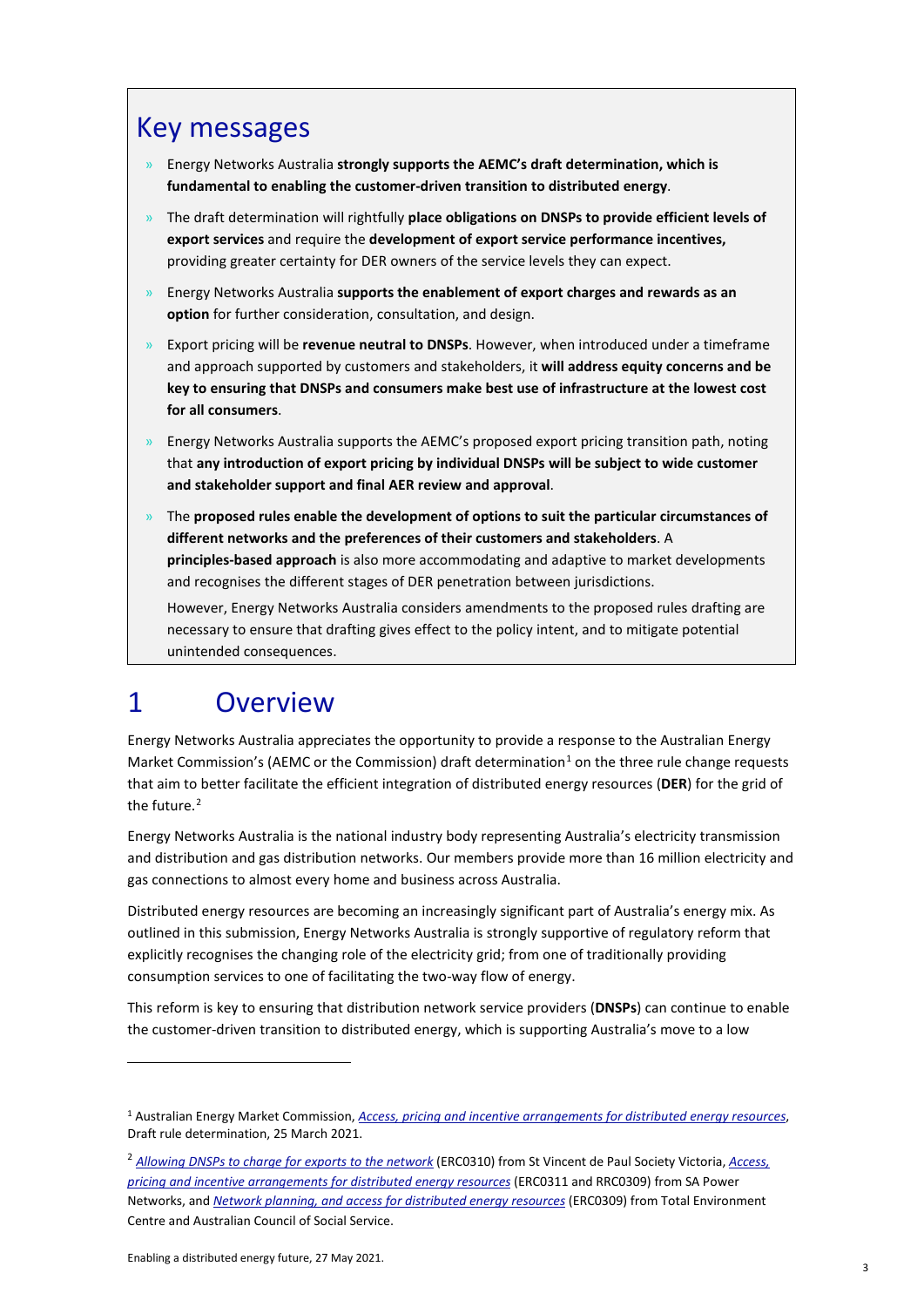carbon future and driving down wholesale prices for all customers. The enablement of export charges and rewards as an option is an integral component of the reform, and central to ensuring that we make best use of infrastructure at the lowest cost for all consumers. Future proofing the regulatory framework now can avoid unnecessarily expensive solutions in the future.

# 1.1 Strong stakeholder collaboration

ARENA's Distributed Energy Integration Program (**DEIP**) brings together consumer representatives, energy peak bodies, market authorities, and industry associations to maximise the value of DER for all energy users. Energy Networks Australia is a member of the DEIP Steering Group, led by ARENA, and following initial development work by other parties joined as an active participant in the DER Access and Pricing work package in late 2019.

The DER Access and Pricing work package, shown in **Figure 1**, explores how the economic regulatory framework for electricity networks can evolve to meet changing community expectations. The package aims to build consensus on equitable and efficient DER access and pricing models, focused on customer-centric principles.<sup>[3](#page-3-0)</sup>

#### *Figure 1: ARENA DER Access and Pricing Work Package*



Energy Networks Australia welcomed<sup>[4](#page-3-1)</sup> the three rule change requests that were developed and submitted to the Commission in July 2020 as a result of this extensive work package.

Energy Networks Australia appreciates the collaborative approach that the AEMC has taken as part of this rule change process, including the role of the Technical Working Group in exploring key issues and potential solutions in a greater depth. The Commission's draft determination is a positive example of transparency and collaboration across a broad range of stakeholders working together to develop an overall solution for the future. Energy Networks Australia supports this continued consultation and collaboration as the reform progresses.

<span id="page-3-0"></span><sup>3</sup> [https://arena.gov.au/knowledge-innovation/distributed-energy-integration-program/.](https://arena.gov.au/knowledge-innovation/distributed-energy-integration-program/)

<span id="page-3-1"></span><sup>4</sup> Energy Networks Australia, *[Enabling a distributed energy future: Response to AEMC Consultation Paper](https://www.aemc.gov.au/sites/default/files/documents/rule_change_submission_-_erc0311_-_energy_networks_australia_-_20200910_1.pdf)*, 10 September 2020.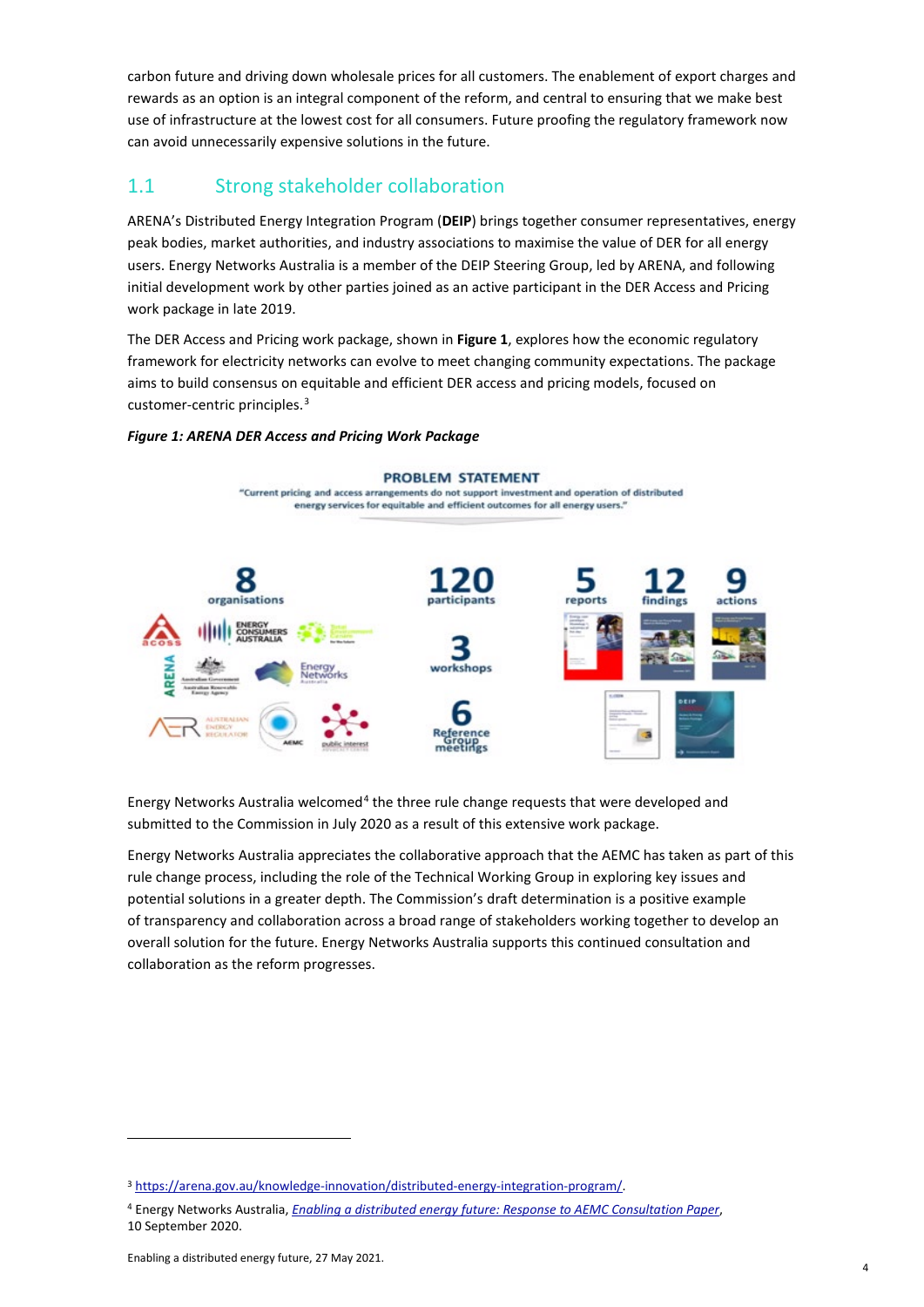# <span id="page-4-0"></span>2 Enabling a distributed energy future

#### **Key messages**

- $\lambda$  Customers are rapidly adopting DER, and the role of the distribution network, and the services required of it, has changed – it increasingly provides two-way flows as customers both consume and export electricity. Additional technologies such as electric vehicles and battery storage will create further demand for export services into the future.
- » The wide-spread adoption of DER creates opportunities, including the ability to sell surplus energy or participate in a Virtual Power Plant. As the essential infrastructure providers that connect these technologies, DNSPs are an enabler of these opportunities.
- » To ensure that distribution networks can accommodate increasing two-way flow and support customer-driven change, DNSPs will have to make targeted investments to allow increasing amounts of DER export.

#### 2.1 The energy transformation

Australia's energy system is undergoing a significant transition, moving away from large, centralised coal and gas generation to smaller scale dispersed generation that is increasingly renewable generation.

In the last decade, renewable (wind and solar) generation as a share of total National Electricity Market (**NEM**) generation has risen from 2 per cent in 2009 to 16 per cent in 2019.[5](#page-4-1)

This transformation is occurring both at grid scale and at the individual customer level.

Distributed energy resources, or DER, are renewable energy systems that are commonly located 'behind the meter' i.e., located past the network point of supply. They commonly include rooftop solar photovoltaic (**PV**), battery storage, electric vehicles, and other forms of demand response.

Parts of the NEM have some of the world's highest levels of residential solar PV.<sup>[6](#page-4-2)</sup> As demonstrated in **Figure 2,** the uptake in rooftop solar PV in Australia has increased significantly over the past two decades. One in four dwellings are now fitted with rooftop solar.<sup>[7](#page-4-3)</sup>





*Data source[: Clean Energy Regulator](http://www.cleanenergyregulator.gov.au/RET/Forms-and-resources/Postcode-data-for-small-scale-installations#Smallscale-installations-by-installation-year)*

<span id="page-4-1"></span><sup>5</sup> Australian Energy Regulator, *Data – [State of the energy market 2020](https://www.aer.gov.au/system/files/State%20of%20the%20energy%20market%202020%20-%20Full%20report%20A4.pdf) – Chapter 2 National electricity market – Figure 2.13 – Wind and solar generation share of total generation*, June 2020.

<span id="page-4-2"></span><sup>6</sup> Australian Energy Market Operator, *[Renewable Integration Study: Stage 1 report](https://aemo.com.au/-/media/files/major-publications/ris/2020/renewable-integration-study-stage-1.pdf?la=en&hash=BEF358122FD1FAD93C9511F1DD8A15F2)*, April 2020, page 6.

<span id="page-4-3"></span><sup>7</sup> Reserve Bank of Australia, *Bulletin[: Renewable Energy Investment in Australia](https://www.rba.gov.au/publications/bulletin/2020/mar/renewable-energy-investment-in-australia.html)*, March 2020.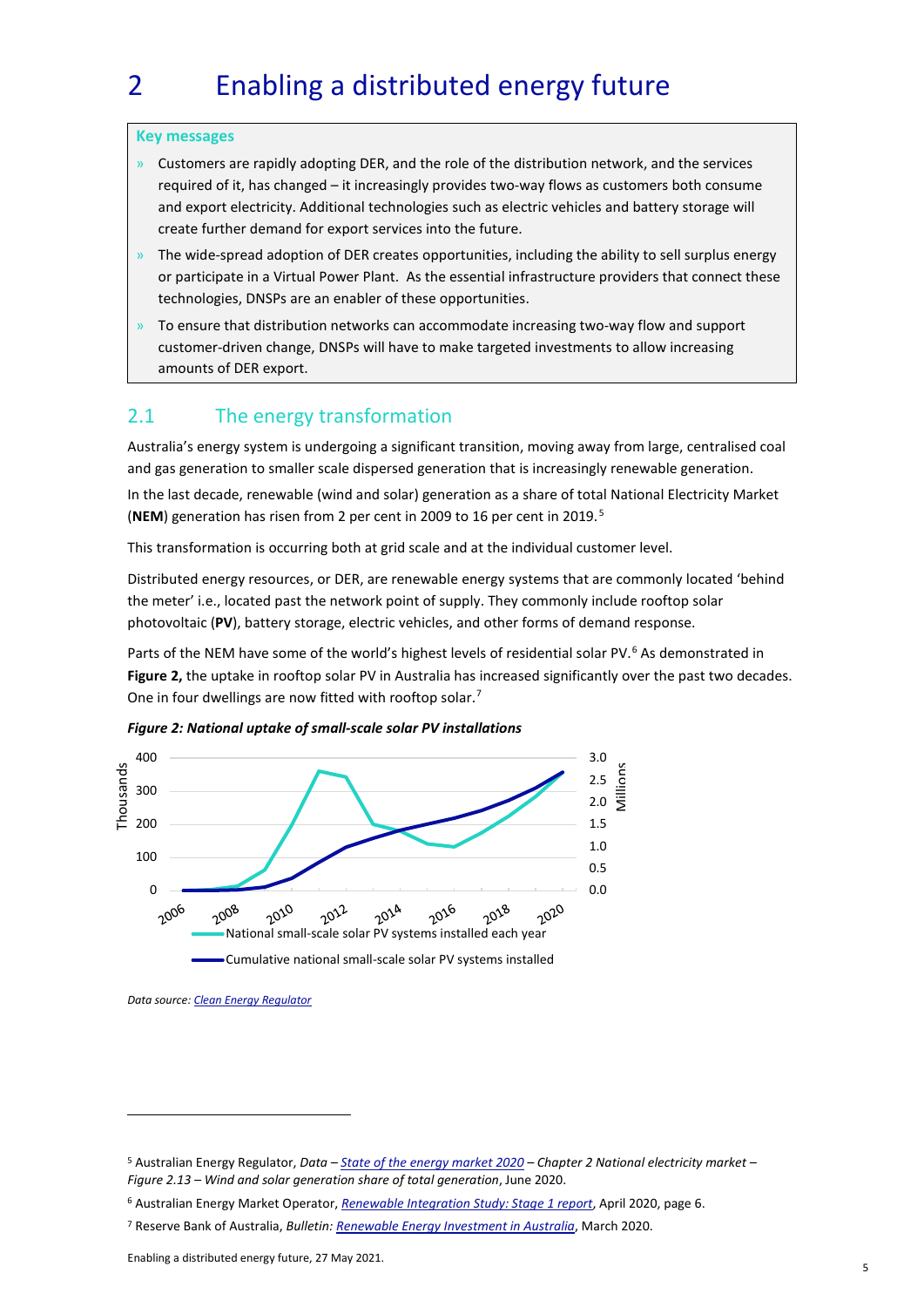This transformation has fundamentally changed the role of the distribution network. Traditionally, distribution networks supplied energy downstream to end-use customers ('consumption services'). However, distribution networks are increasingly being used to export customers' surplus energy upstream to other customers or the market ('export services').

In addition to rooftop solar, electric vehicles have the capability to provide flexible DER to the energy system. While March 2021 Electric Vehicle Council figures show that there were only 6,900 EVs sold in Australia in 2020<sup>[8](#page-5-0)</sup>, under AEMO's step change scenario, there are forecast to be over 3 million electric vehicles on the road by 2030 and 22.5 million by 204[9](#page-5-1)<sup>9</sup>. The market for batteries is currently relatively small and immature, however expected declines in the cost of battery systems also unlocks their future potential.

While the pace of transition is not uniform across the NEM, an increasing focus on the importance of export services is shared in all jurisdictions, reflecting the value that many customers are placing on the ability of distribution networks to host DER.

### 2.2 DER and electricity networks

DER create a number of opportunities for customers, including the ability to sell surplus energy or participate in a Virtual Power Plant. It is a priority for network providers to enable these opportunities, as the essential infrastructure that connects these technologies.

While distribution networks designed for consumption services do have an inherent capacity to also provide export services, this is a finite resource.<sup>[10](#page-5-2)</sup> Increasing levels of DER connected to the network give rise to different types of operating challenges, such as increases in voltage swing throughout the day and a reaching of thermal limits, that require targeted solutions if more hosting capacity is to be established.

DNSPs are increasingly pursing a range of actions, including investments to improve DER hosting capacity such as those outlined in **Breakout Box 1**. However, there are currently no incentives for distributors to enable an efficient level of export, nor any guidance on the service performance levels that distributors should achieve for DER customers.

This results in a 'first come, first serve' basis to DER exports, with increasing instances of export curtailment and the application of zero export limits, which financially penalises those DER owners that are prevented from exporting.

The current regulatory framework therefore does not reflect community expectations for DNSPs to efficiently provide export services to support DER.

#### **Breakout Box 1: DER enablement**

- » CitiPower/Powercor/United Energy's Future Networks Program focuses on dynamic voltage management to increase DER hosting capacity in a smart way.
- » Jemena's Future Grid Program invests in new technology to prepare the network for rapid DER uptake.
- » SA Power Networks' programs focused on improving voltage management, encouraging daytime energy consumption, & implementing capabilities to set flexible export limits/dynamic operating envelopes.

<span id="page-5-0"></span><sup>8</sup> Electric Vehicle Council, *[New electric car sales figures show Australia stalled with hazards flashing](https://electricvehiclecouncil.com.au/new-electric-car-sales-figures-show-australia-stalled-with-hazards-flashing/#:%7E:text=In%202020%2C%20there%20were%206%2C900,the%206%2C718%20sold%20in%202019.&text=And%20in%20Norway%2C%20it%20rose,Australian%20anomaly%20needed%20to%20end.)*, March 2021.

<span id="page-5-1"></span><sup>9</sup> Australian Energy Market Operator, *2020 Electricity Statement of Opportunities Inputs and assumptions workbook*, August 2020 [Electric Vehicles sheet], available for downloa[d here.](https://aemo.com.au/en/energy-systems/major-publications/integrated-system-plan-isp/2022-integrated-system-plan-isp/current-inputs-assumptions-and-scenarios)

<span id="page-5-2"></span><sup>10</sup> For example, refer to Figure 7 in SA Power Networks' EA Tech – LV Management Strategy (SA Power Networks, *2020-2025 Regulatory Proposal: Supporting document 5.21*, 18 December 2018, page 14, available for download [here\)](https://www.aer.gov.au/networks-pipelines/determinations-access-arrangements/sa-power-networks-determination-2020-25/proposal).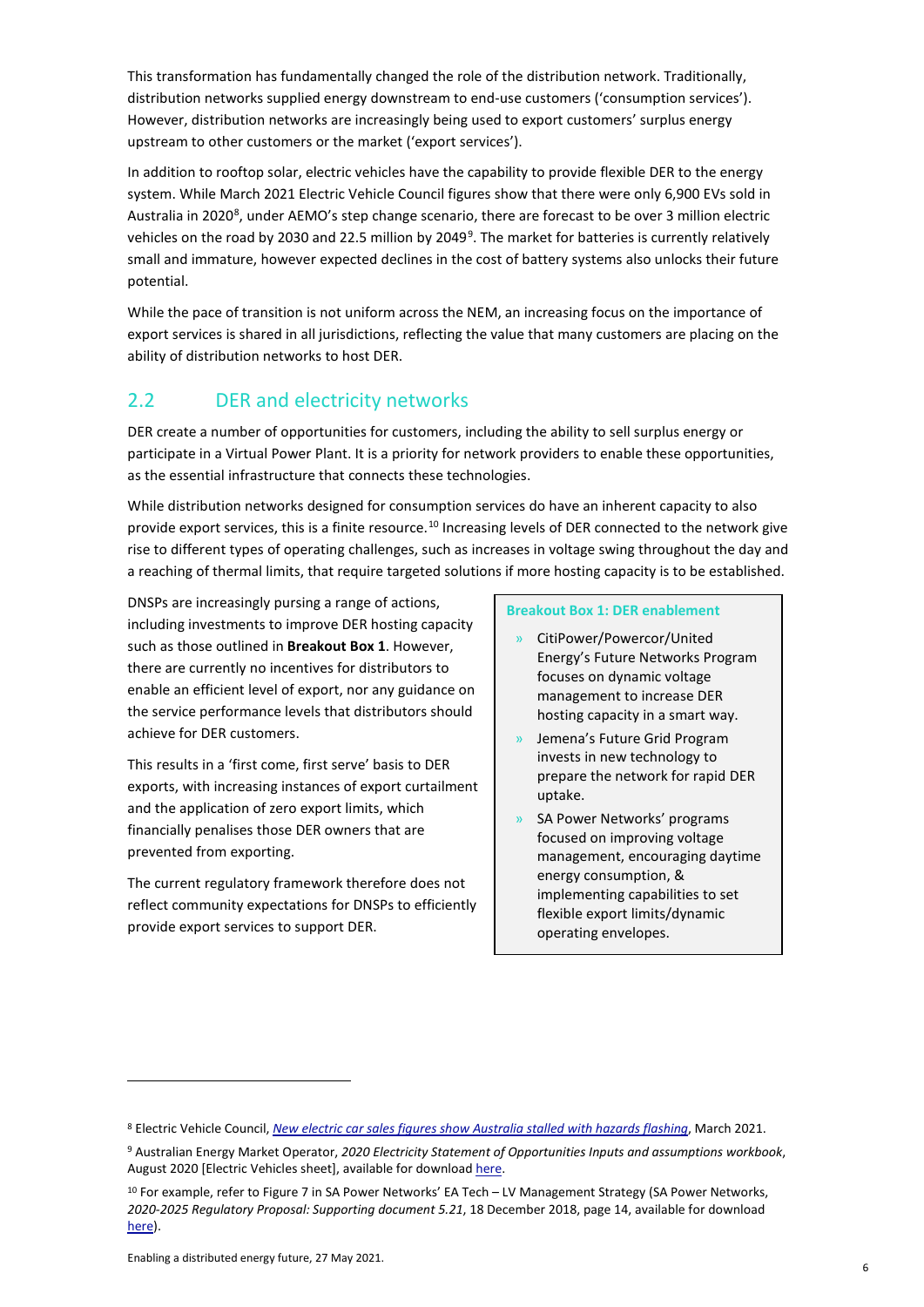# <span id="page-6-0"></span>3 Modernising the regulatory framework

#### **Key messages**

- $\theta$  The existing regulatory framework is not designed for an electricity network that provides bi-directional flows and is becoming an impediment to networks enabling the ongoing uptake of DER.
- » Energy Networks Australia supports the AEMC's draft determination to update the regulatory framework to explicitly recognise export services. This will place obligations on DNSPs to provide efficient levels of exports services and require the development of export service performance incentives, providing greater certainty for DER owners of the service levels they can expect.
- » Energy Networks Australia supports the AEMC's draft determination that the AER should undertake a review to consider arrangements for providing performance incentives for export services. This is preferable to prescribing the details of a scheme in the NER, which will limit the responsiveness and adaptability of the scheme.
- » Energy Networks Australia supports providing greater transparency of network export service performance. However, we support the AER developing, in consultation with customers and stakeholders, the detailed requirements of the information disclosure arrangements rather than the prescriptive rules-based approach proposed in the draft determination. This alternate approach will allow for the reporting obligations to better reflect different jurisdictional circumstances, and better align the data with the reporting required for later and more formal application of an amended STPIS for export services.

### 3.1 Recognition of export services

The regulatory framework was developed when energy flows were largely one-way and was originally designed for the provision of consumption services (the conveyance of electricity to end-use customers). The framework does not explicitly recognise the provision of export services as a distribution service provided by a DNSP.

This ambiguity has consequences – it not only provides uncertainty regarding a customer's right to export to the grid but also means that a DNSP does not have a clear mandate to be able to plan and invest in their network to provide these services that customers value.

Energy Networks Australia supports the AEMC's draft determination to update the regulatory framework to explicitly recognise export services by updating relevant definitions and clauses in the National Electricity Rules (**NER**) and National Energy Retail Rules (**NERR**). This will place obligations on DNSPs to provide efficient levels of exports services and require the development of export service performance incentives, providing greater certainty for DER owners of the service levels they can expect.

Energy Networks Australia also supports the Commission's approach to achieve symmetry between the regulation of consumption services and export services to the greatest extent possible. Mirroring the current well-established regulatory framework for consumption services is highly efficient and reduces the risks of material regulatory change to all stakeholders.

Energy Networks Australia supports the Australian Energy Regulator (**AER**) following the current process outlined in the NER to arrive at a service classification decision, as per the current approach for consumption services. This approach is preferable to the NER mandating a particular classification to be assigned to export services.

For components of export services classified as a standard control service (**SCS**) by the AER and requiring an ex-ante regulatory allowance, the capital and operating expenditure objectives in NER will apply.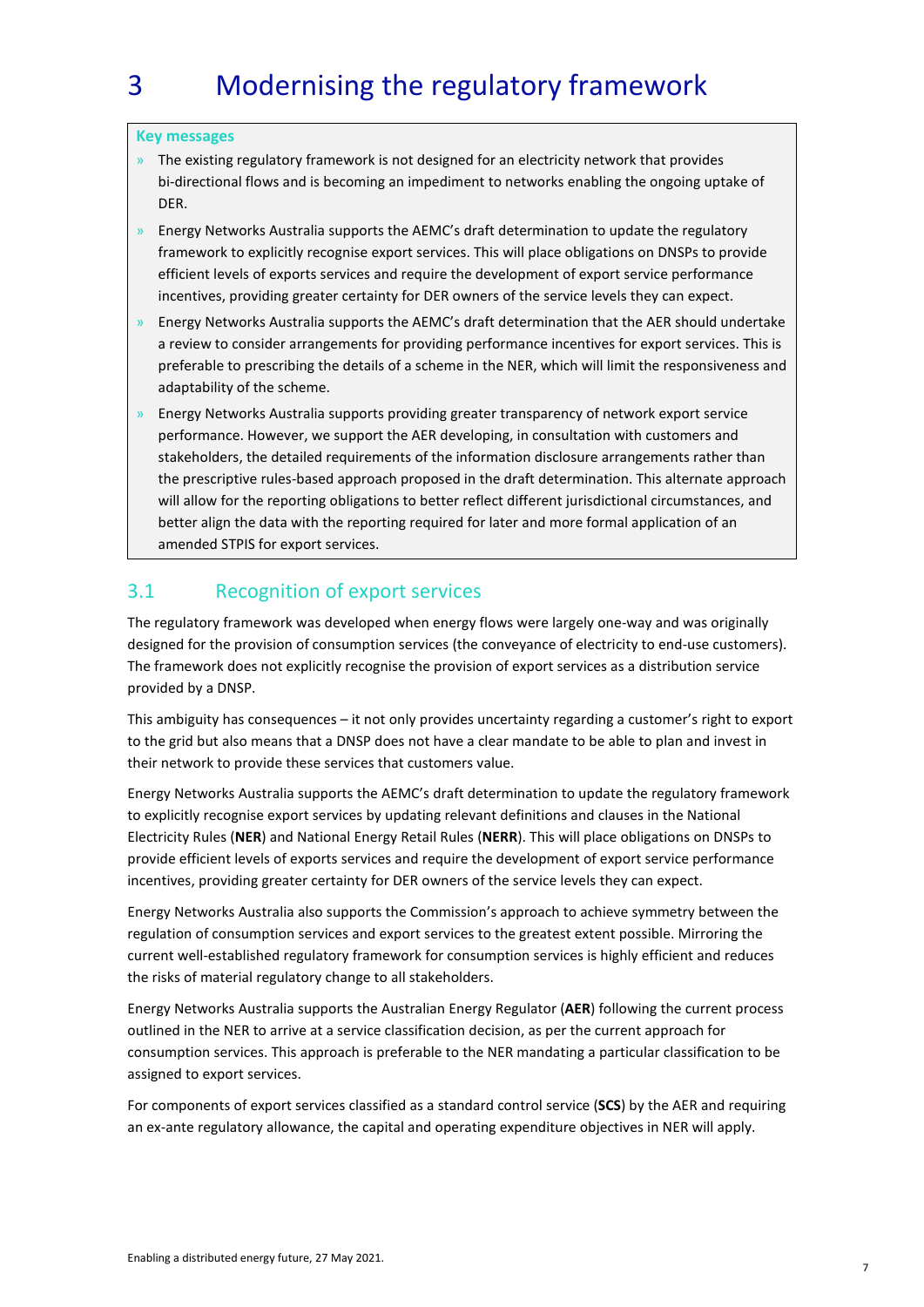As shown in **Breakout Box 2** this SCS classification would mean that network businesses will have a new requirement to meet or manage customer demand for export services, which places obligations on DNSPs to provide efficient levels of export services.

Energy Networks Australia supports the AEMC's draft determination that the existing investment assessment framework in the NER is, in general, appropriate and fit-for-purpose to support the AER in assessing DER integration expenditure.

A DNSP will propose a prudent and efficient level of expenditure that is needed to meet target service levels based on forecast demand over each five-year regulatory control period. The AER will only approve expenditure associated with export services that the AER is satisfied reasonably reflects the pre-determined capital and operating expenditure in the NER.

#### **Breakout Box 2: Capex & opex objectives in the NER**

A DNSP must:

- 1. meet or manage the expected demand for SCS,
- 2. comply with all applicable regulatory obligations or requirements associated with the provision of SCS, and
- 3. to the extent that there are no applicable regulatory obligations or requirements, the DNSP must maintain the quality, reliability and security of supply of SCS, and maintain the reliability, security, and safety of the distribution system.

For those export services classified as SCS, the above objectives will then apply.

# 3.2 Incentive arrangements & service levels

Australia's energy networks are regulated through an incentive-based system that encourages networks to find better ways to serve customers.

Incentive regulation, administered by the AER in Australia, is designed to replicate the forces of a competitive market and encourage monopoly businesses to further reduce costs and improve efficiency, without compromising the standard of service to customers. It is recognised as a powerful form of regulation as it drives businesses to reveal their efficient costs to serve customers. This information then helps a regulator set even more efficient benchmarks for performance in the future.

#### 3.2.1 Incentive arrangements

Once the regulatory framework explicitly recognises export services, the incentive schemes that apply to distribution networks' provision of consumption services would apply and could be adapted to a DNSP's provision of export services. Energy Networks Australia agrees with the Commission's position that '*'the extension of the incentive-based approach to regulation to export services is likely to deliver long term benefits to customers in the form of reduced costs and better quality of service*.'' [11](#page-7-0)

Energy Networks Australia supports the Commission's draft determination that the AER should undertake a review within 18 months to consider arrangements, which may include the Service Target Performance Incentive Scheme (STPIS), for providing performance incentives for export services. While challenging, we consider that an adapted STPIS will play an important role in guiding distributors to achieving levels of service performance that customers value, and as such, this work should be given appropriate and timely attention by the AER.

A standalone rigorous consultation process led by the AER in consultation with stakeholders is considered strongly preferable to prescribing the details of the scheme in the NER, which will limit the responsiveness and adaptability of the scheme. As noted by the Commission, prescribing the detailed design of the scheme in the NER would be inconsistent with the approach to other incentive schemes under the current framework.

<span id="page-7-0"></span><sup>11</sup> Australian Energy Market Commission, *[Access, pricing and incentive arrangements for distributed energy resources](https://www.aemc.gov.au/sites/default/files/2021-03/Draft%20Determination%20-%20ERC0311%20and%20RRC0039%20-%20Access%20Pricing%20and%20Incentive%20arrangements%20for%20DER.pdf)*, [Draft rule determination,](https://www.aemc.gov.au/sites/default/files/2021-03/Draft%20Determination%20-%20ERC0311%20and%20RRC0039%20-%20Access%20Pricing%20and%20Incentive%20arrangements%20for%20DER.pdf) 25 March 2021, page 73.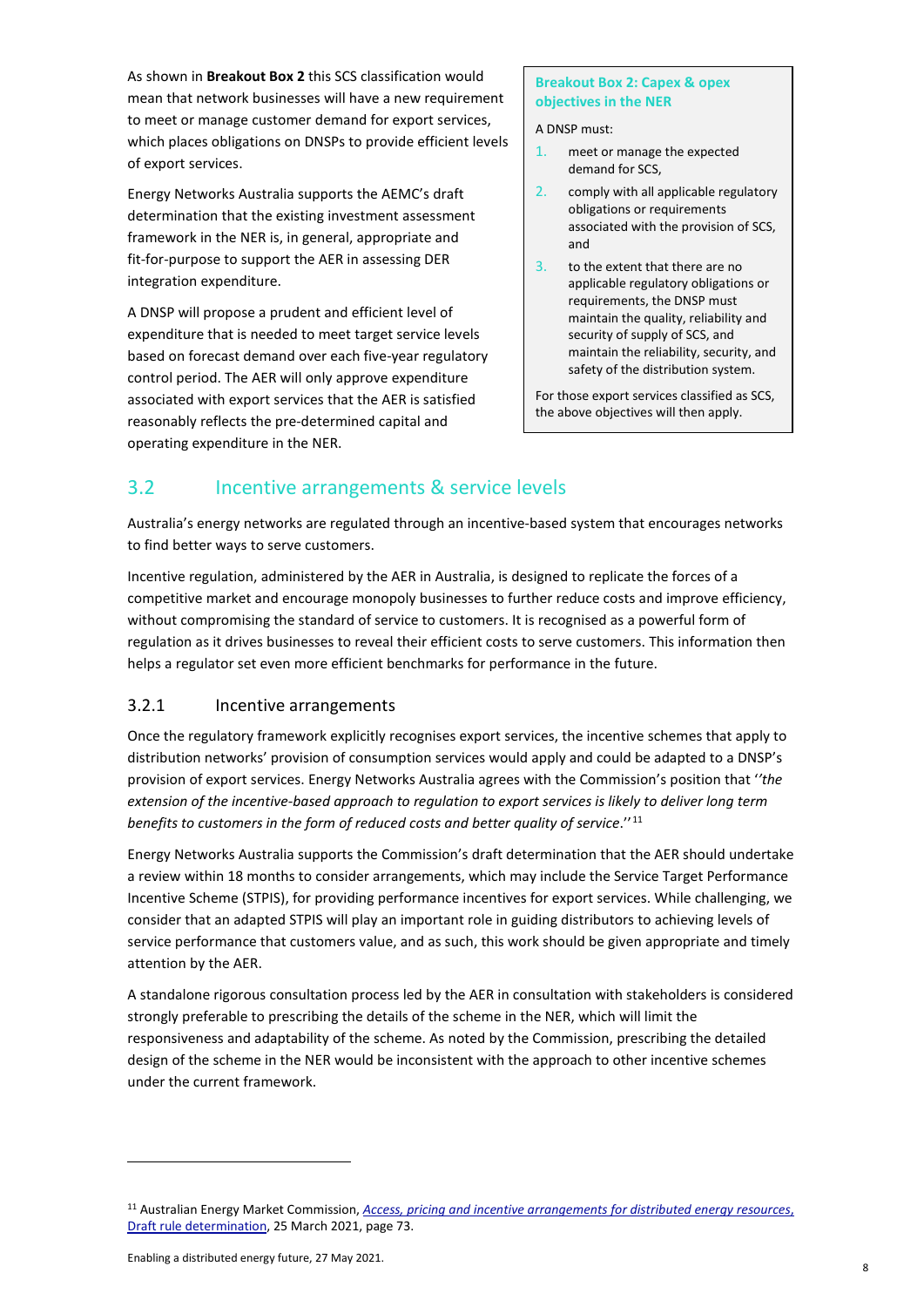The performance incentive scheme for exports will need to establish a baseline level of service performance that networks are incentivised to maintain and improve upon.

Key considerations in the design phase will likely include:

- » the need to derive service performance measures that, mirroring the approach to consumption, apply as averages across all customers with an export service, or across broad classes of customers, or regions, rather than in respect of any individual customer's service level. The aim would be to avoid systemic poor outcomes to some customers without creating incentives to augment specific parts of the network to improve individual customer performance where this is inefficient. That is, these measures should not imply any level of firm access.
- how to measure and express service performance.
- » determining how performance targets should be set and adjusted over time to deliver the best outcomes for customers.
- » a Guaranteed Service Level (GSL) inconvenience payment a GSL scheme may apply to customers of export services who experience service performance well outside of average levels. This should be a payment for inconvenience, mirroring the payments made on the consumption side. It is not considered justified to use a GSL to compensate for lost income due to service interruptions (e.g., lost Feed-In-Tariff revenue), or any other form of financially firm access to the distribution network. As per the current approach for consumption services, these GSL schemes may be defined at the jurisdictional level.

This review will need to consider the different customer preferences and data capabilities of each DNSP and allow for transition paths as necessary. It will be important for the AER to have sufficient time to collect data and decide on the appropriate metrics to measure each distributors' performance, which will build confidence in requisite measurement processes, systems, and datasets.

The current regulatory framework provides the AER with sufficient discretion to implement interim incentive arrangements if the time to develop performance incentives for export services takes longer than other parts of this reform.

#### 3.2.2 Service levels

Energy Networks Australia supports the AEMC's draft determination that separately defined service standards under the national framework are not necessary, especially once performance incentives for export services have been developed. Jurisdictions will have flexibility to develop and apply service standards for export services that better meet jurisdictional circumstances, which would then work alongside the adapted STPIS designed by the AER, and is consistent with the current treatment for consumption services.

Energy Networks Australia supports the Commission's draft determination not to introduce a minimum level of export capacity to DER customers. As noted by the Commission, effective incentive arrangements provided by an adapted STPIS, along with a clear planning and investment framework for exports, will provide for better customer access to export services.

Prohibiting DNSP from being able to set zero export limits *under any circumstance* would limit the tools available to DNSPs to manage their networks. Under some very specific circumstances where it would otherwise be cost prohibitive, it may be efficient for DNSPs to be able to use zero export limits. Without this option, customers would face higher than efficient charges.

Prescribing a national minimum level of export capacity to all DER customers in the rules also does not recognise the differing levels of DER penetration between NEM jurisdictions, nor within individual DNSPs' own networks; thereby limiting DNSPs' ability to cater for diverse network characteristics and circumstances.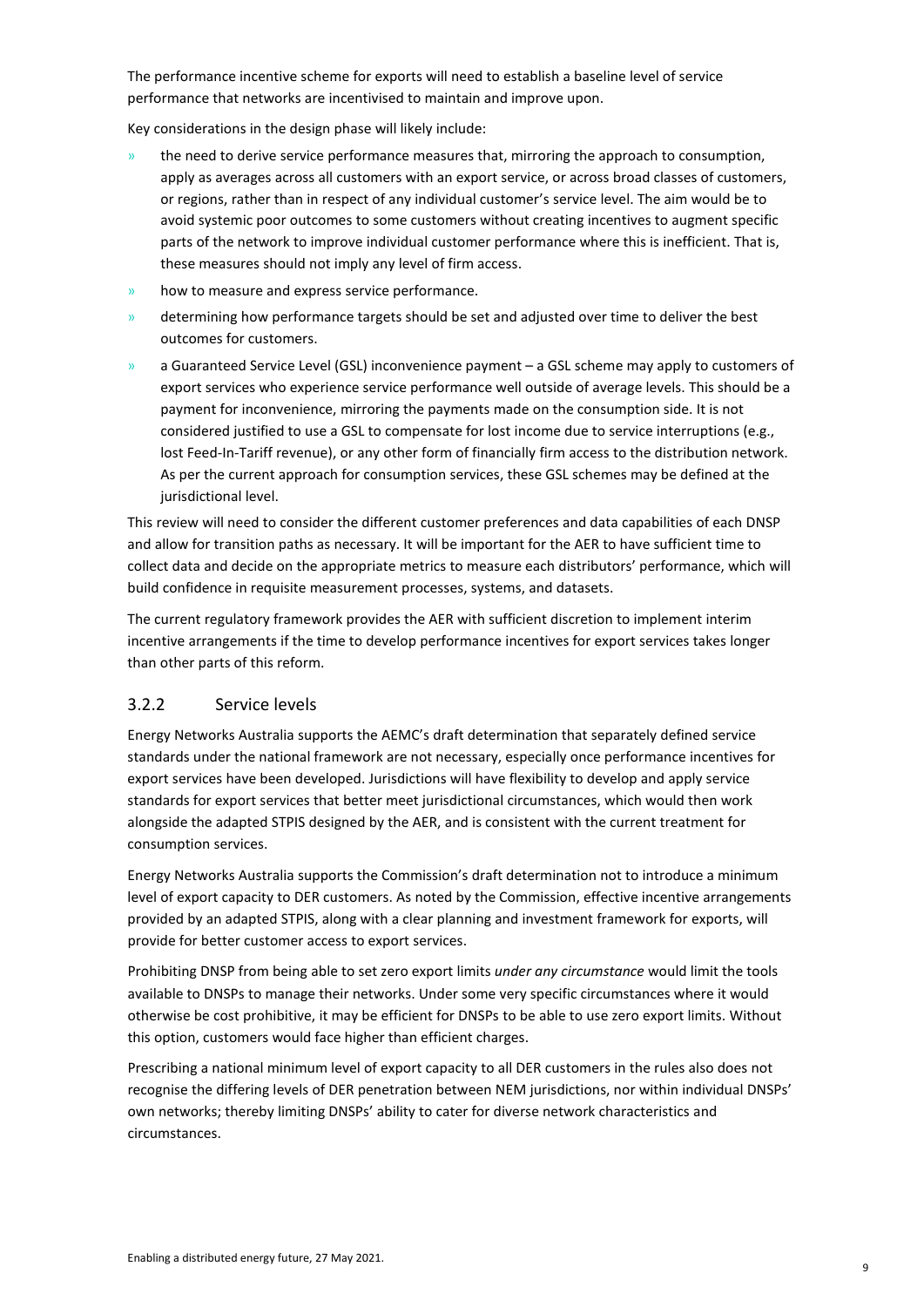### 3.3 DER reporting

Energy Networks Australia supports providing greater transparency of network export service performance. However, we support the AER developing the detailed requirements of the information disclosure arrangements rather than the prescriptive rules-based approach proposed in the draft determination.

This could be achieved by including a data reporting obligation in the NER that requires the AER to specify the DER reporting details in a guideline/similar style document. This alternate approach will allow for the reporting obligations to better reflect different jurisdictional circumstances, and better align the data with the reporting required for later and more formal application of export service performance incentives.

Energy Networks Australia supports additional transparency on the integration of DER in a DNSPs' regulatory proposal. However, we strongly recommend that the AEMC give further consideration as to whether all the rules-based amendments to elevate DER into the regulatory proposal overview paper will continue to be fit-for-purpose as the management of DER integration transitions into BAU practice for DNSPs. In addition, the purpose of the regulatory proposal overview document is to provide a plain language summary of the DNSP's expenditure and pricing plans for both consumption and export services. Therefore, we would suggest that the detailed requirements on costs and cost allocation approaches (and alternatives) for export services<sup>[12](#page-9-1)</sup> are best provided elsewhere in the regulatory proposal, such as in business case proposals, and specific expenditure attachments.

# <span id="page-9-0"></span>4 Pricing of export services

#### **Key messages**

- $\lambda$  Energy Networks Australia supports the enablement of export charges and rewards as an option. To achieve this, we strongly support the AEMC's draft determination to remove NER 6.1.4 (Prohibition of DUOS charges for the export of energy). Importantly, this removal does not mandate the introduction of export pricing but rather enables it as an option for further consideration, consultation, and design.
- » Export pricing will be revenue neutral to DNSPs specific tariff designs do not increase revenue for DNSPs after it has been determined by the AER. Instead, export pricing determines how efficient costs are recovered from and between customers. If a DNSP starts to earn revenue from export charges, its customers will see an offsetting reduction in import charges.
- » Introduced under a timeframe and approach supported by customers and stakeholders, export pricing will address equity concerns and be key to ensuring that DNSPs and customers make best use of infrastructure at the lowest cost for all consumers. Future proofing the regulatory framework now will avoid the need for unnecessary expensive solutions in the future.
- » Energy Networks Australia supports the AEMC's proposed export pricing transition path, noting that any introduction of export pricing by individual DNSPs will be subject to wide customer and stakeholder support and AER review and approval.
- » Energy Networks Australia considers that it is essential that the rules are not overly prescriptive, with the AER remaining well-placed to continue to oversee tariff reform.

<span id="page-9-1"></span><sup>12</sup> [NER Draft Rules:](https://www.aemc.gov.au/sites/default/files/2021-03/ERC0311%20-%20draft%20-%20draft%20NER%20Changes%20-%20Mark%20up.pdf) 6.8.2(c1)(3),(4), and (7).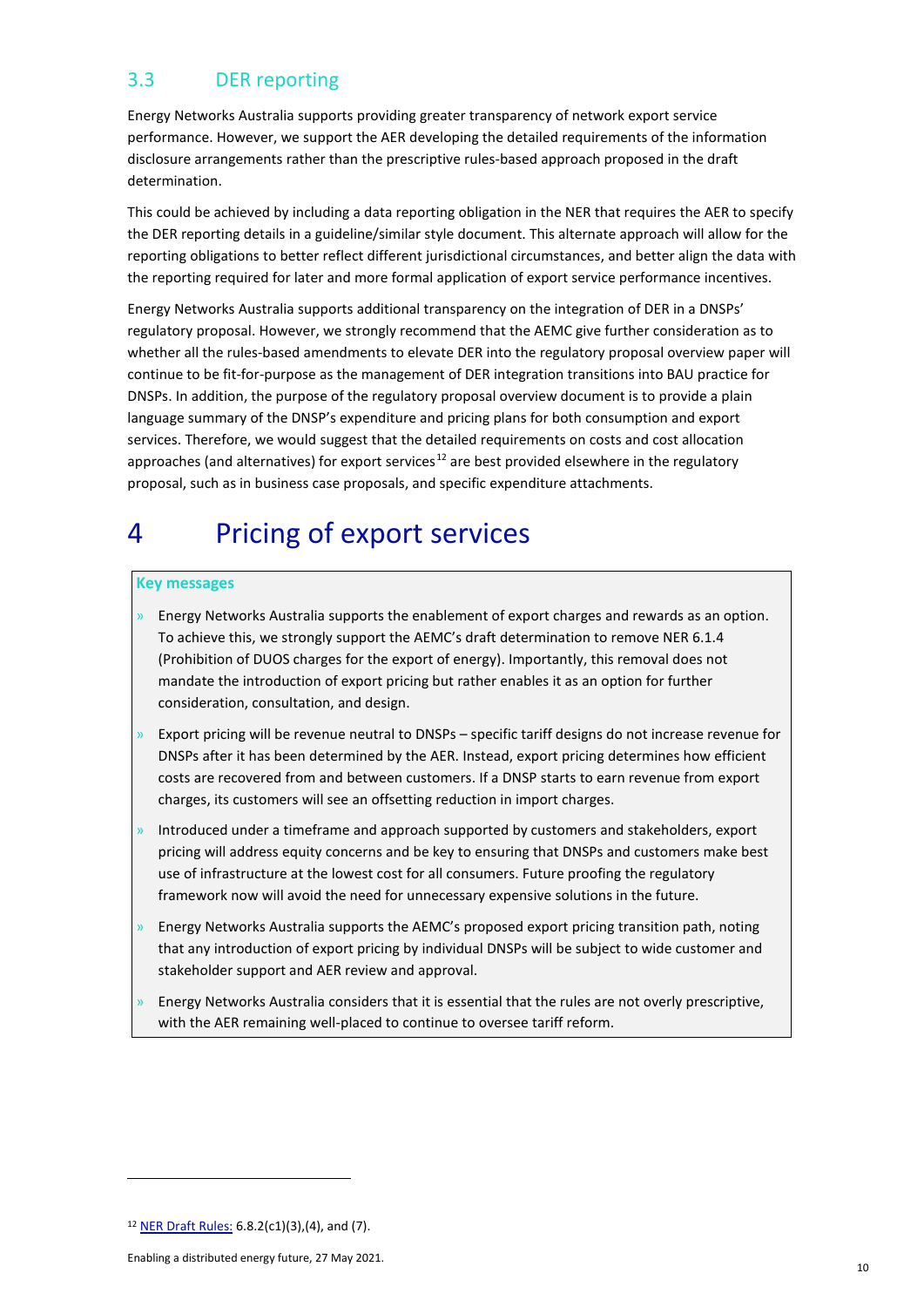# 4.1 Existing regulatory framework

Customers increasingly use the distribution network to export their surplus energy and new investment is being driven by increasing levels of DER penetration. However, given NER 6.1.4 (Prohibition of DUOS charges for the export of energy), all network costs, including the costs for export services, can only be recovered from connection charges and charges for consumption services. This is not consistent with the network pricing objective of cost-reflective pricing.

The AER determines a DNSP's prudent and efficient revenue allowance every five years. Tariffs, including the introduction of any export tariffs, do not increase revenue for DNSPs (under a revenue cap) but instead determine how these costs are recovered from and between customers – therefore, introducing export tariffs is revenue neutral for a DNSP.

# 4.2 Required reform

Energy Networks Australia supports cost-reflective network pricing reform, and strongly supports the removal of NER 6.1.4 (Prohibition of DUOS charges for the export of energy) so this can be considered during DNSPs' consultation with customers and stakeholders. Recognition within the regulatory framework of the provision of export services to customers is interlinked with the efficient recovery of these costs and cannot be considered in isolation.

As recognised by the AER:

#### 'More recently, an *important new focus for tariff reform is sending price signals to efficiently integrate distributed energy resources (DER) such as solar PV, batteries and electric vehicles into the grid.'[13](#page-10-0)*

This will enable efficient price signals to be provided to customers upon which to base their DER investment and operational decisions. It also provides options to improve equity in allocating the costs and benefits of DER and provides a mechanism for those that highly value export access.

The AEMC's Power of Choice review highlighted that over the longer term, more cost reflective pricing offers the prospect of lower electricity costs for all consumers.[14](#page-10-1) Energy Networks Australia considers that the principle of charging customers on the basis of their use of services, the 'cost reflectivity' principle, is relevant for both consumption services and export services.

If the rule change were made but without removing the restriction on export tariffs, all future network investment in export capacity would be paid for by increasing network consumption tariffs. This would mean that:

- » non-solar customers will pay a higher share of this cost than solar customers, and
- » solar customers will have no price signal to reward efficient use of the network, which will tend to result in over-investment in the network in the long term.

# 4.3 Consumer protections

Importantly, removal of NER 6.1.4 (Prohibition of DUOS charges for the export of energy) does not mandate the introduction of export pricing but rather enables it as an option for further consideration, consultation, and design.

Through the AER's regulatory determination process, DNSPs must develop and submit a Tariff Structure Statement (TSS) to the AER for approval. The TSS is set for the five-year regulatory control period and

<span id="page-10-0"></span><sup>13</sup> Australian Energy Regulator, *[Network tariff reform](https://www.aer.gov.au/networks-pipelines/network-tariff-reform)*, webpage accessed 23 May 2021 [emphasis added].

<span id="page-10-1"></span><sup>14</sup> Australian Energy Market Commission, *Power of choice review - [giving consumers options in the way they use](https://www.aemc.gov.au/sites/default/files/content/2b566f4a-3c27-4b9d-9ddb-1652a691d469/Final-report.pdf)  [electricity](https://www.aemc.gov.au/sites/default/files/content/2b566f4a-3c27-4b9d-9ddb-1652a691d469/Final-report.pdf)*, Final Report, 30 November 2012, page viii.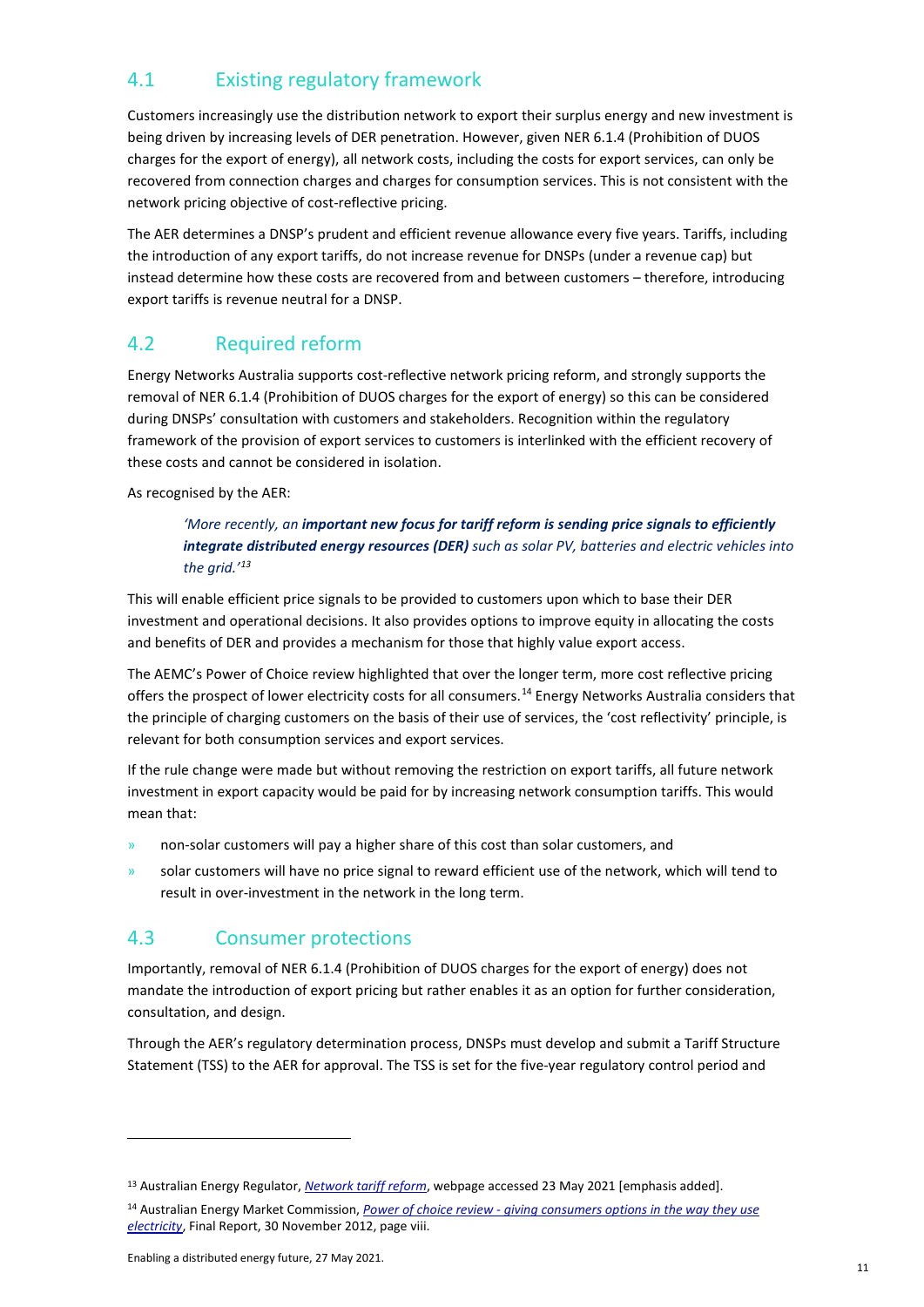provides a considerable degree of certainty to stakeholders about the future direction of the DNSP's network tariffs.

In the development of the TSS, a DNSP is required to engage with customers and stakeholders and provide an overview to the AER of how they have sought to address any relevant concerns. Customers and stakeholders are also afforded the opportunity to provide formal comment to the AER on a DNSP's proposed TSS through the regulatory determination process.

The TSS provides an indicative tariff schedule for each year of the five-year regulatory control period but a DNSP is also required to submit annual pricing proposals to the AER that are compliant with the AER's final decision made through the regulatory determination process.

The TSS process requires consultation with customers and stakeholders and would require that export pricing—if deemed efficient under the network pricing objective— is introduced under a timeframe and approach supported by customers and stakeholders, and with AER oversight.

The network pricing principles in the NER require DNSPs to manage the customer impacts of changes to network tariffs. DNSPs typically do this on the consumption side by considering transitions of various kinds, and Energy Networks Australia considers that these measures will also be required for any export tariffs. There will be trade-offs between faster or slower transitions, and these issues should be subject to close consultation with key stakeholders, including jurisdictional governments, through the TSS process.

Energy Networks Australia supports farrierswier's findings<sup>[15](#page-11-0)</sup> that:

- » The existing TSS process and pricing principles provide for a range of different transitional tools and other mechanisms that DNSPs and the AER can use (in consultation with customers) to mitigate the impact of introducing export pricing on customers.
- » Additional transitional rules to mitigate customer impacts are not likely to be needed or desirable.

Energy Networks Australia supports the Commission's proposed requirement for DNSPs to develop and consult on an export tariff transition strategy, which will outline when and how each DNSP intends to phase-in any proposed export pricing over time. This requirement will be additional to those under the current TSS process.

Energy Networks Australia also supports the development of an AER guideline specific to export pricing, which will promote greater certainty and transparency of the decision-making process. Developing a principles-based, rather than prescriptive, guideline will ensure that DNSPs are able to continue to innovate and develop tariffs to the circumstances and preferences of their own customer base.

### 4.4 Implementation

As noted above, this proposed reform does not mandate the introduction of export pricing but rather enables it as an option for further detailed consultation and design with consumers and stakeholders, including jurisdictional governments. The implementation of export pricing will be subject to customer and stakeholder support and AER review and approval.

Energy Networks Australia supports the proposed temporary increase for 'in period' tariff trials to promote both technological and market innovation and timely implementation of export pricing. We also support the Commission's proposal to allow DNSPs to design more advanced network tariffs aimed at retailers and other customer intermediaries. These initiatives will support innovation and future market development.

Whilst the rules allow for the reopening of TSS' within period under limited circumstances, DNSPs are not seeking to reopen their TSS mid-period to introduce export pricing. If export pricing is pursued as an

<span id="page-11-0"></span><sup>15</sup> Farrierswier, *Insights report[: Effectiveness of the TSS process and options for implementing export charges](https://www.aemc.gov.au/sites/default/files/documents/farrierswier_insights_report.pdf)*, 11 March 2021, pages vi – vii.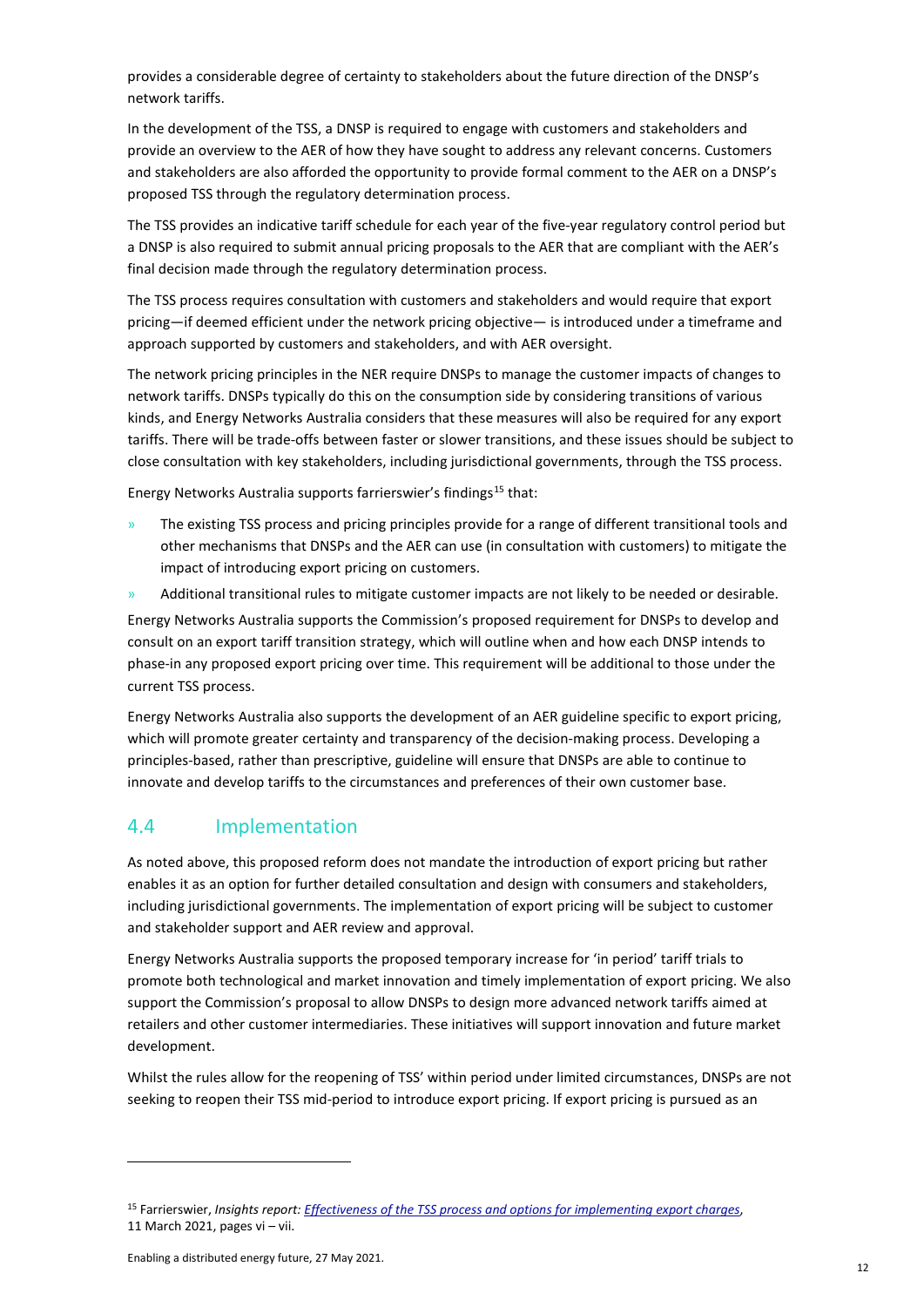option, it will be phased in according to the export pricing transition strategy approved by the regulator through the regulatory reset processes.

Each DNSP's proposal will be different and subject to their individual network circumstances. For example, it is possible that some may not initially require sufficient DER expenditure to justify the introduction of export pricing in their next regulatory control period. Customer and stakeholder feedback may also support a slower or faster transition.

**Figure 3** below provides an example of the potential service options that SA Power Networks intends to explore with its customers and stakeholders, on the basis that:

- » SA Power Networks expects DER customers will be diverse in how they value the 'export service', with some valuing higher or lower maximum export capacity limits,
- SA Power Networks wants to enable customer choice on service levels, as this will drive optimisation of network spend,
- » Each network will have an intrinsic hosting capacity for DER, and therefore customers with DER should all have access to at least this intrinsic level of export capacity, including without facing an export tariff (on the basis that there are no incremental costs driven by this service), and
- » SA Power Networks expects that the implementation of flexible export limit capabilities (i.e., distributors dynamically managing the volume of exports on the network) will enable an increased range of service options with commensurate network tariffs that customers can choose from.

| <b>Service</b><br>option | <b>Inverter</b><br>required | <b>Export</b><br><b>limit</b> | <b>Service level</b>       | <b>Standing</b><br>charge | <b>Variable</b><br>charge $/$<br>reward |
|--------------------------|-----------------------------|-------------------------------|----------------------------|---------------------------|-----------------------------------------|
| <b>Basic</b>             | <b>Basic</b><br>inverter    | $1.5$ kW<br>fixed             | 1.5 kW @ 9x.x%             | No                        | <b>No</b>                               |
| Fully<br>Flexible        | Smart<br>inverter           | $1.5 - 10$<br>kW              | Min 1.5 kW<br>@ 9x.x%      | Yes                       | <b>No</b>                               |
| Prosumer                 | Smart<br>inverter           | $1.5 - 10$<br>kW              | Min 5 kW $\omega$<br>9x.x% | Yes                       | Yes                                     |

*Figure 3: SA Power Network's initial thoughts on service options*

As demonstrated in Figure 3, two-way export pricing makes best use of infrastructure by rewarding customers where their actions support the grid in managing congestion (export reward) or signalling the network costs where their actions add to network congestion (export charge).

# <span id="page-12-0"></span>5 Reform implementation

#### **Key messages**

- $\theta$  The proposed rules enable the development of options to suit the particular circumstances of different networks and the preferences of their customers and stakeholders. A principles-based approach is also more accommodating and adaptive to market developments and recognises the different stages of DER penetration between jurisdictions. However, Energy Networks Australia considers amendments to the proposed rules drafting are necessary to ensure that drafting gives effect to the policy intent, and to mitigate potential unintended consequences.
- » Given the timing of the upcoming regulatory resets, a strong focus on the completion of the rules-mandated reviews is required. Energy Networks Australia supports continued consultation and collaboration as the reform progresses.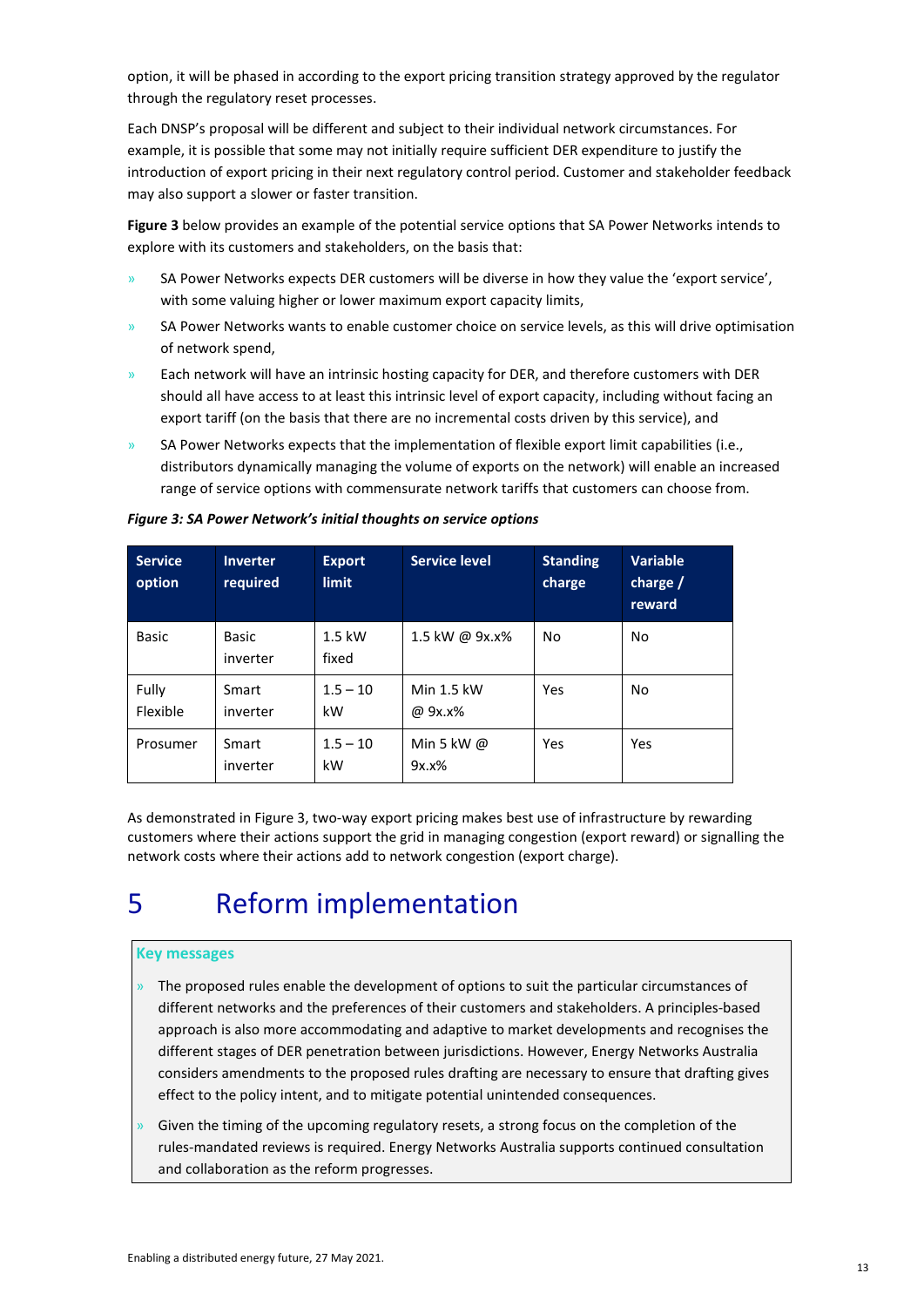### 5.1 Rules drafting

In recognition of the electricity system transformation, all three rule change requests propose changes to the current regulatory framework to recognise the role of, and aim to better facilitate the efficient integration of, DER.

Energy Networks Australia considers that a principles-based approach to Rules drafting for this rule change aligns with the AEMC's rules drafting philosophy and is the appropriate approach. As noted by the AEMC $^{16}$ , a principles-based approach is best used when there are new products and services, constant innovation, market participants with significantly different characteristics or capabilities, or diverse participant preferences. The AEMC also observes that a principles-based approach may be more accommodating and adaptive to market developments.

As acknowledged by the Commission, where a particular market body is responsible for oversight of a particular area and expected to exercise judgement in the implementation of obligations to achieve a given outcome, that body may be best placed to prepare detailed instruments.<sup>[17](#page-13-1)</sup> Energy Networks Australia agrees with this and considers that the AER is best placed to develop the required detail in close consultation with stakeholders.

#### 5.1.1 Required amendments

Energy Networks Australia, while strongly supportive of the Commission's draft determination, considers amendments to the proposed rules drafting are necessary to ensure that drafting gives effect to the policy intent, and to mitigate potential unintended consequences.

In particular, we strongly recommend that the AEMC give further consideration to the following:

1. *Scope of DNSP liability in relation to export service interruptions:* Current DNSP immunities – as set out in s316 of the National Energy Retail Law (**NER**L) and mirrored in the deemed standard connection contract (**DSCC**) – are framed around a "failure to supply energy". These immunities do not currently extend to a failure to supply export services.

It is Energy Networks Australia's strong view that it is appropriate for distributor immunities to apply equally to any failure to supply energy and any failure to supply export services. We do not think it would be consistent with the AEMC's intent for DNSPs to be exposed to much greater liability in respect of export services, compared to their current exposure in respect of consumption services.

Energy Networks Australia therefore recommends an amendment to the NERR to extend the existing NERL immunity to export services. We consider that making this amendment would be within the AEMC's discretion, given that NERL expressly allows the NERR to deal with immunity from liability. Without this amendment, expanding the scope of distribution services may have the unintended consequence of exposing DNSPs to greater liability for export services than they currently face in respect of essential consumption services.

2. *Proposed transitional provision to address unintended consequence from change to "network" definition:* to avoid possibly triggering the functional separation rules in the Electricity Distribution Ring Fencing Guideline (and to avoid the need for the AER to assess multiple waiver applications), we would recommend a transitional rule to allow for the treatment of export services as direct control services. This transitional rule would operate from the commencement date of the rule change until the start of the next regulatory control period for the relevant DNSP, so as to allow for classification of export services in the next distribution determination.

<span id="page-13-0"></span><sup>16</sup> Australian Energy Market Commission, *[Rule Drafting Philosophy](https://www.aemc.gov.au/sites/default/files/2020-11/Rule%20drafting%20philosophy_20201102_0.PDF)*, 8 October 2020, page 8.

<span id="page-13-1"></span><sup>17</sup> Australian Energy Market Commission, *[Rule Drafting Philosophy](https://www.aemc.gov.au/sites/default/files/2020-11/Rule%20drafting%20philosophy_20201102_0.PDF)*, 8 October 2020, page 12.